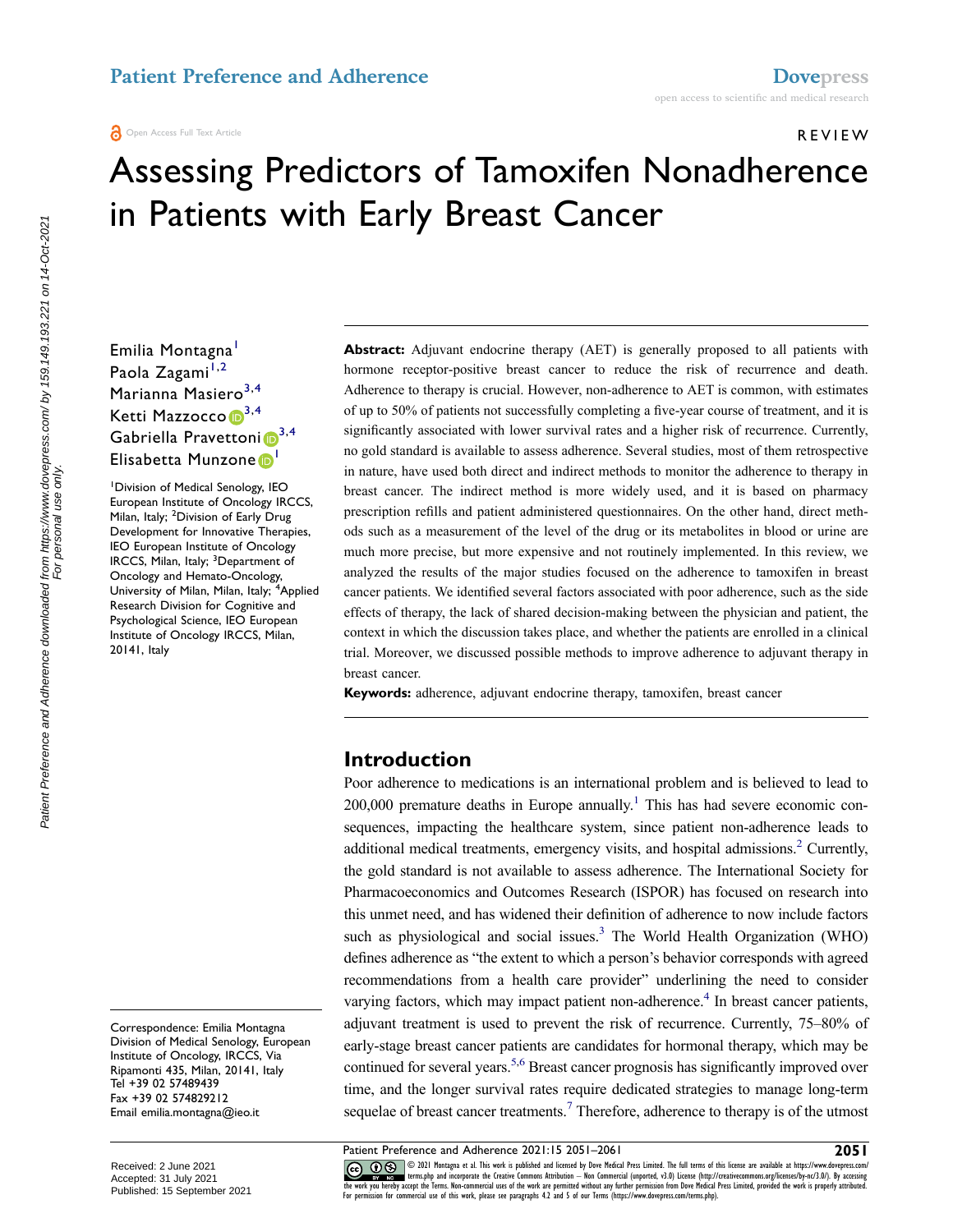importance. Adjuvant endocrine therapy (AET) is generally proposed for all patients with endocrine-sensitive early breast cancer to reduce the risk of recurrence and death. Different options, including tamoxifen and aromatase inhibitors, with or without LHRH analogue (if premenopausal) should be discussed with the patients according to the stage and biological features of the breast cancer, concomitant disease, age, and patient preferences. $8-11$  Moreover, several data support that the prolongation of hormonal therapy (ie 10 years of hormonal treatment) is associated with a statistically improved outcome.<sup>12–15</sup>

<span id="page-1-1"></span>All guidelines recommend that clinicians should consider adverse side effects, patient preferences, and pre-existing con-ditions when discussing adjuvant strategies in breast cancer.<sup>[8](#page-8-7)</sup>

<span id="page-1-0"></span>In order to monitor adherence to breast cancer therapy, both direct and indirect methods exist. The indirect method is more widely used, and it is based on pharmacy prescription refills and patient-administered questionnaires. This method may overestimate adherence, since patient self-reports can be particularly inaccurate, and pharmacy prescriptions do not necessarily reflect the true consumption of medication, since patients may collect their treatment and not actually take them. On the other hand, direct methods, such as a measurement of the level of the drug or its metabolites in blood or urine, are much more precise, but more expensive and not routinely implemented.

Several studies have attempted to analyze adherence in breast cancer patients. The majority are retrospective and use an indirect method to identify non-adherence. These studies aimed to understand factors related to nonadherence in endocrine therapy. The percentage of nonadherence changed between studies, and ranged between  $30\% - 60\%$   $16-21$ 

<span id="page-1-2"></span>The aims of this review were to analyze factors associated with poor adherence to tamoxifen and to discuss possible methods to improve adherence to adjuvant therapy in breast cancer.

# **Methods**

We conducted a review of the results of retrospective and prospective studies testing the adherence to tamoxifen in breast cancer patients. The Medline database was searched for fully published articles using the keywords 'adherence to tamoxifen' and 'non-adherence to tamoxifen' and 'cancer' or 'breast'. The search was restricted to the English language. Exclusion criteria included the following: pediatric trials, studies referring to adherence in the metastatic breast cancer setting, editorials, case reports and review articles. For studies with multiple presentations and/or publications, only the latest versions were included in the analysis.

# Studies of Adherence to Tamoxifen and Aromatase Inhibitors in Breast Cancer **Patients**

[Table 1](#page-2-0) reports the studies focused on the adherence to tamoxifen.

Historically, the first study by Partridge et al retrospectively evaluated the adherence of 2378 breast cancer patients to tamoxifen, defined as the availability of tamoxifen for more than 80% of their first year of prescribed therapy. The authors reported that 23% of women were classified as non-adherent, and factors related to the poor adherence were the extremes of age (either very young with age less than 45 years, or very old,  $\geq 85$  years), nonwhite ethnicity, the type of surgery, and the absence of discussion with oncologist. $^{22}$  $^{22}$  $^{22}$ 

<span id="page-1-3"></span>Van Herk-Sukel et al retrospectively studied 1451 patients treated with adjuvant tamoxifen. A total of 30% of the population discontinued treatment at two years, evaluated as failure to provide a prescription. Associated factors were found to be older age (older than 70), and the presence of two or more comorbidities.<sup>[23](#page-9-1)</sup>

<span id="page-1-5"></span><span id="page-1-4"></span>The same method to evaluate discontinuation of tamoxifen was also used by Hershman et al in 8769 patients with breast cancer.<sup>[24](#page-9-2)</sup> The authors found that  $30\%$ were defined as non-adherent to tamoxifen at four years. Similar factors, such as the presence of more comorbidities, extreme ages and the type of surgery, were found to be associated with AET discontinuation.

<span id="page-1-6"></span>Similar results were reported by Cavazza et al in a larger retrospective analysis of real-world data of 33,921 surviving women starting AET in 2010–2016. Factors associated with negative determinants of adherence to AET (identified with filled prescriptions of AET for > 292/365 days) were as follows: a delayed initiation of treatment after surgery, receiving surgery in a high-volume hospital, and depression status.<sup>[25](#page-9-3)</sup> The type of AET was associated with different adherence behavior; women treated with tamoxifen had a reduction of 31% of adherence at five years compared with those who switched therapies. The adherence rate decreased with a longer follow up, and if women did not receive adjuvant chemotherapy.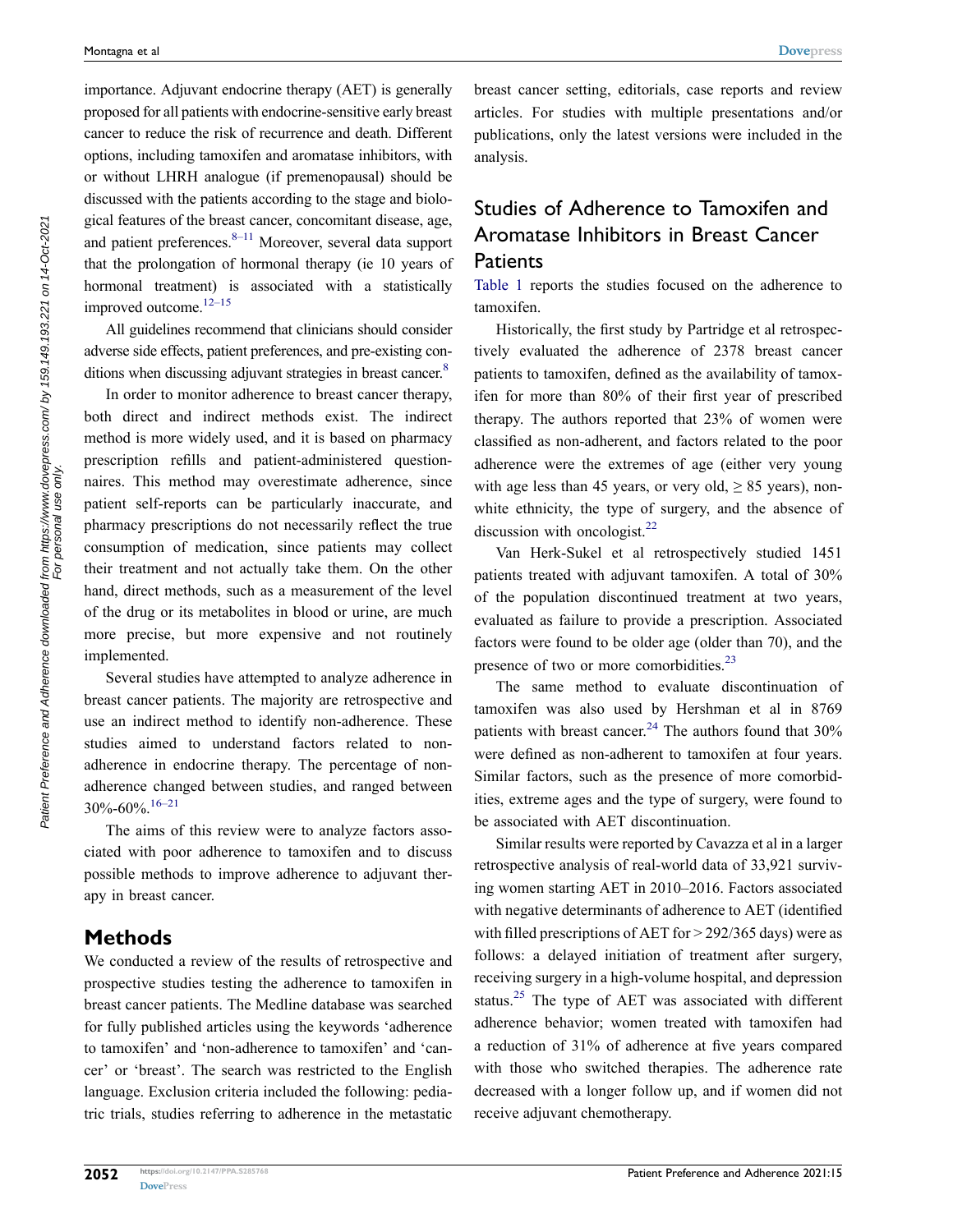<span id="page-2-8"></span><span id="page-2-7"></span><span id="page-2-6"></span><span id="page-2-5"></span><span id="page-2-4"></span><span id="page-2-2"></span><span id="page-2-1"></span>

| <b>Authors</b>                     | <b>Patients</b><br>(N) | <b>FUP</b><br>Period | <b>Nonadherence Definition</b>                                                                                           | <b>Results in</b><br>Terms of<br>Nonaderence       | <b>Associated factors to Nonadherence</b>                                                                                                                                                       |  |  |
|------------------------------------|------------------------|----------------------|--------------------------------------------------------------------------------------------------------------------------|----------------------------------------------------|-------------------------------------------------------------------------------------------------------------------------------------------------------------------------------------------------|--|--|
| Demissie,<br>2001 <sup>56</sup>    | 303                    | 3 yrs                | Self-report survey data                                                                                                  | 15%                                                | Side effects                                                                                                                                                                                    |  |  |
| Partrige,<br>200322                | 2378                   | 4 yrs                | Number of days covered by filled<br>prescriptions for tamoxifen in the<br>first year of therapy <80%                     | 23% at 1 yr                                        | Extremes of age; patients less than 45 and 85 years;<br>Nonwhite; mastectomy rather than breast-conserving<br>surgery; NOT seen an oncologist in the year before beginning<br>tamoxifen therapy |  |  |
| Fink, 2004 <sup>38</sup>           | 516                    | 2 yrs                | Self-report survey data                                                                                                  | 17%                                                | Neutral or negative beliefs about the value of tamoxifen;<br>positive nodes                                                                                                                     |  |  |
| Grunfeld,<br>200557                | 110                    | na                   | Self-report survey data                                                                                                  | 46%                                                | Side effects, change of routine, belief that there was nothing<br>to be gained from taking tamoxifen                                                                                            |  |  |
| Lash,<br>200626                    | 462                    | 5 yrs                | Self-report survey data. Failed to<br>complete the recommended 5-year<br>course                                          | 31%                                                | Severe side effects, added a prescription                                                                                                                                                       |  |  |
| Kahn,<br>200740                    | 881                    | 4 yrs                | Self-report survey data                                                                                                  | 21%                                                | Older age and the severity of side effects                                                                                                                                                      |  |  |
| McCowan,<br>2008 <sup>30</sup>     | 1633                   | 3 yrs                | Percentage of days covered by all the<br>prescriptions for each patient dividing it by<br>the duration                   | $10\%$ at $1$ yr;<br>19% at 2 yrs;<br>32% at 3 yrs | Younger women were more likely to have low adherence                                                                                                                                            |  |  |
| Ma, 2008 <sup>58</sup>             | 788                    | na                   | Not taking as recommended or take <<br><b>Iyear</b>                                                                      | 30%                                                | Younger age                                                                                                                                                                                     |  |  |
| Owusu,<br>2008 <sup>59</sup>       | 961                    | 5 yrs                | Discontinuing tamoxifen for more than<br>60 day                                                                          | 15% at 1 y, 24%<br>at 2 yrs, 33% at<br>3 yrs       | < 70 years or >or= 80 years; breast-conserving surgery (BCS)<br>without radiotherapy; increase in the number of<br>cardiopulmonary comorbidities at 3 years                                     |  |  |
| Rae, 200960                        | 280                    | I yr                 | Not complete 4 months of therapy                                                                                         | 14%                                                | Active CYP2D6 alleles may predict for higher likelihood of<br>tamoxifen discontinuation                                                                                                         |  |  |
| van Herk-<br>Sukel,<br>$2010^{23}$ | 1451                   | 5 yrs                | Taking the drug during a specific period of<br>time (I-5 yrs) without failure to continue<br>renewals                    | 17% at 1 yr;<br>30% at 2 yrs<br>45% at 3 yrs       | Older age (older than 70 versus 50-69 years); two or more<br>concomitant diseases (versus no comorbidity)                                                                                       |  |  |
| Dezentje,<br>$2010^{61}$           | 1962                   | 6 yrs                | The proportion of days (percentage)<br>covered by tamoxifen in the first year<br>following tamoxifen initiation < 80-90% | Mean of 16% at<br>3 yrs                            | Not effect of concomitant CYP2D6 inhibitor use during<br>tamoxifen therapy                                                                                                                      |  |  |
| Thompson,<br>$2011^{62}$           | 257                    | na                   | Medication Possession Ratio (MPR) < 80%                                                                                  | 14%                                                | na                                                                                                                                                                                              |  |  |
| Huiart,<br>$2012^{63}$             | 246                    | 3 yrs                | Medication Possession Ratio (MPR) < 80%                                                                                  | 17% at 1 yr;<br>29.7% at 2 yrs<br>39.5% at 3 yrs   | Low social support and self-reporting of non-compliance                                                                                                                                         |  |  |
| Pistilli,<br>202032                | 1177                   | 3 yrs                | Self-declared /biochemical measuring<br>tamoxifen-serum $< 60$ ng/mL                                                     | 16%/12%                                            | Side effects, not receiving neoadjuvant chemotherapy, non-<br>partnered living                                                                                                                  |  |  |

#### <span id="page-2-0"></span>**Table 1** Studies of Adherence to Tamoxifen in Breast Cancer Patients

<span id="page-2-13"></span><span id="page-2-12"></span><span id="page-2-11"></span><span id="page-2-10"></span><span id="page-2-9"></span><span id="page-2-3"></span>Lash et al used a different methodology to analyze adherence. They interviewed 462 patients with breast cancer to evaluate the continued use of tamoxifen.[26](#page-9-4)

Of the entire cohort, 31% of enrolled women did not manage to conclude the five years of adjuvant tamoxifen prescribed.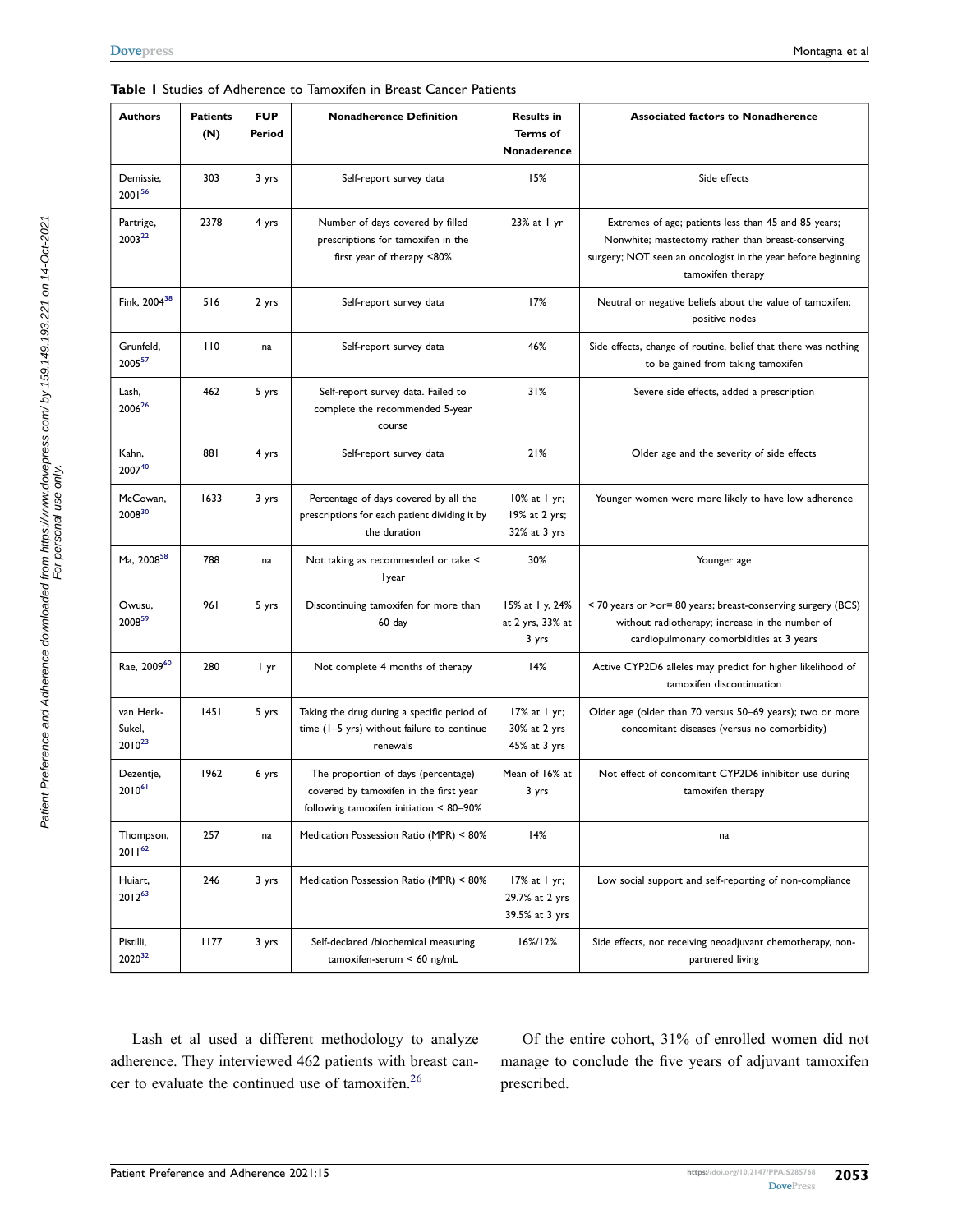In the small study conducted by Brett et al referred to 32 women (19 adherers and 13 non-adherers) who were interviewed after two or four years of AET, the factors associated with non-adherence to AET were the impact of side effects on their quality of life. Other factors were a feeling of lack of support (mostly when they switched the follow-up from the hospital to their general physician (GP)), unawareness of the risk of recurrences, and of the benefits of AET. Moreover, some women declared that they had interrupted adjuvant therapy to return to normality.[27](#page-9-9)

<span id="page-3-0"></span>A total of 100 women interviewed by Ziller et al declared full adherence to tamoxifen or aromatase inhibitors, but, after studying prescriptions, 20% of patients resulted non-adherent to tamoxifen. No baseline factors were related to discontinuation.<sup>[28](#page-9-10)</sup>

<span id="page-3-1"></span>Different factors related to adherence were identified using prospective studies that were designed in more recent years. Wassermann et al prospectively studied nonadherence behaviors to AET in women under 40 years of age with breast cancer at 30 months, after the initiation of adjuvant endocrine therapy. Patients were evaluated using indirect methods based on three items of poor adherence (ie forgetting to take ET, stopping ET due to feeling unwell, and not having taken therapy in the manner suggested by their doctor in the last three months). More than half (51%) of 384 enrolled patients declared at least one among the three mentioned non-adherence behaviors. A low educational level, low social support, and low confidence in adjuvant ET were factors associated with non-adherence to ET. The most common cause of nonadherence was forgetting to take the pills.[29](#page-9-11)

<span id="page-3-2"></span>[Table 2](#page-4-0) reports the studies focused on the adherence to tamoxifen and aromatase inhibitors.

The study by Yusufov et al attempted to identify predictor factors related to increased risk of non-adherence to AET. A total of 73 women were enrolled before starting AET, assessing psychological and menopausal symptoms at time 0, after 3 and 6 weeks of AET. In this study, the adherence was also evaluated using indirect methods and, from the selfdeclaration of treatment adherence, only 20% and 26% of women were non adherents at 3 and 6 weeks of starting AET, respectively.<sup>30</sup> Unlike previous studies, no statistically significant difference regarding race, marriage, and employment status was identified to explain adherence and nonadherence amongst women. The majority of non-adherent women described depressive symptoms pre-AET that could contribute as an important predictor factor to non-adherent behavior to AET.

<span id="page-3-3"></span>He et al found different predictor factors for discontinuation of AET in 3395 women who started adjuvant therapy with tamoxifen or aromatase inhibitors. $31$  Among these predictors, the major baseline factors were not only the use of antidepressant drugs but also hypnotics, gastrointestinal drugs, and switching therapy to aromatase inhibitors.

Recently, non-adherence to tamoxifen was examined by serum assessment in 1177 French premenopausal patients within the CANTO trial in the first year after the start of adjuvant endocrine treatment.<sup>32</sup> The authors also evaluated the patients' self-declaration of adherence or non-adherence with related reasons and studied its impact on short-term breast cancer survival outcomes. After a median follow-up of 24.2 months since tamoxifen serum assessment, patients who were biochemically nonadherent had significantly shorter DDFS (for distant recurrence or death, adjusted hazard ratio, 2.31; 95% CI, 1.05 to 5.06; P 5 0.036), with 89.5% of patients alive without distant recurrence at 3 years in the nonadherent cohort versus 95.4% in the adherent cohort.

The two methods were significantly associated but with moderate concordance. Biochemical methods and indirect methods identified 16% (188/) and 12% (145) of patients as non-adherent, respectively. Only 50% of self-declared nonadherent patients explained their reasons for discontinuation, which in the majority of cases was due to tamoxifen-related side effects. Similarly to other chronic diseases, social factors were associated with non-adherence to adjuvant treatment, such as non-partnered living. Moreover, increased risk of non-adherence was associated with the onset of symptoms related to tamoxifen. In addition, not receiving neoadjuvant chemotherapy, which is believed to be associated with a decreased awareness of the risk of non-adherence and the gravity of their situation, is another factor found to impact non-adherence. Other studies also found similar results in patients not previously receiving chemotherapy.

# Studies on Psycho-Social Processes Underlying Non-Adherence to Tamoxifen on Breast Cancer Patients

Several studies affirmed that medication non-adherence should be considered as a multi-level concept, and should not be reduced exclusively to clinical (eg, disease and treatments), socio-demographic (eg, age, gender, socioeconomic status) and health system-related factors, but also individuals' psychological characteristics should be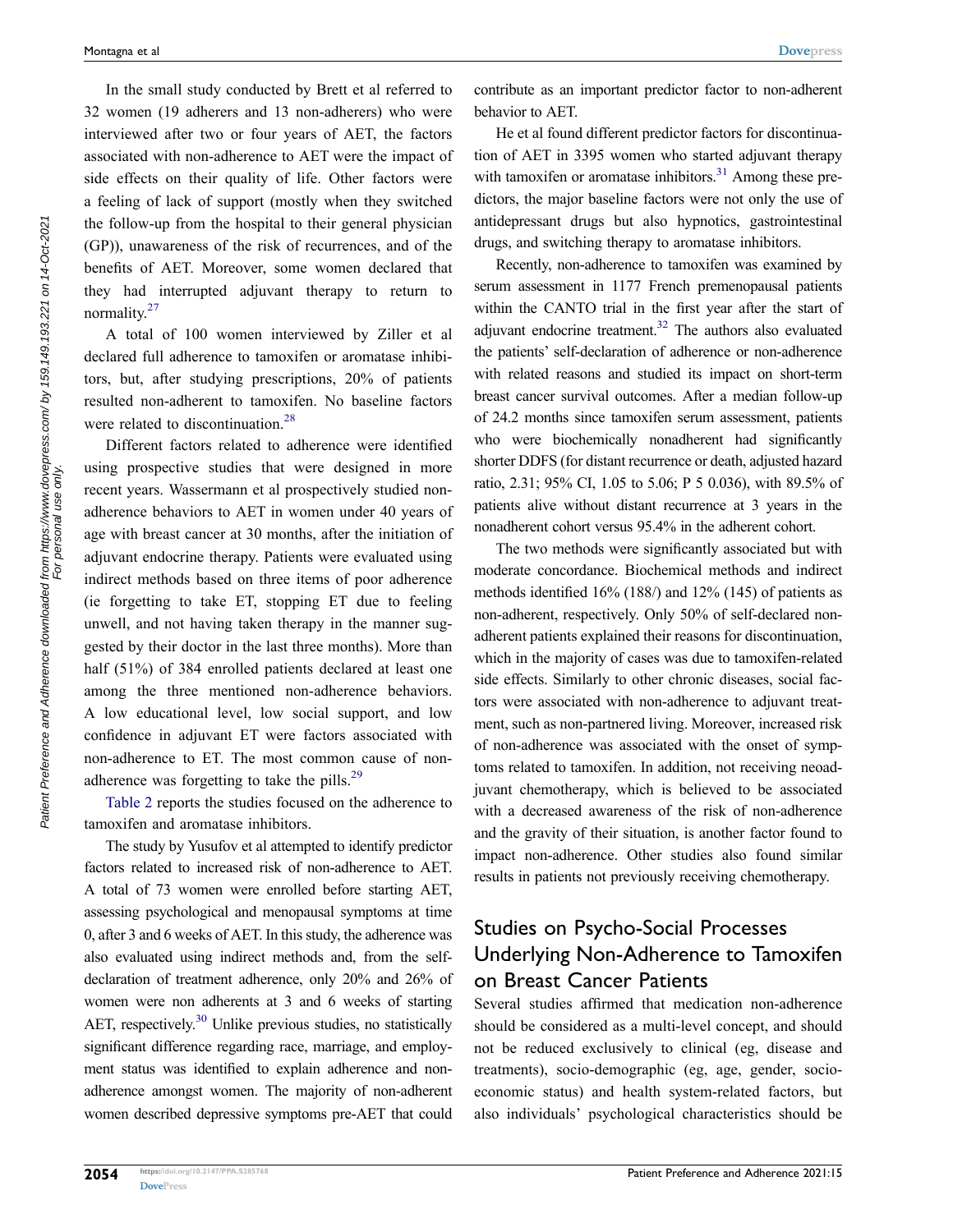<span id="page-4-8"></span><span id="page-4-7"></span><span id="page-4-6"></span><span id="page-4-5"></span><span id="page-4-4"></span><span id="page-4-3"></span><span id="page-4-2"></span><span id="page-4-1"></span>

| <b>Authors</b><br><b>Patients</b><br>(N) |        | <b>FUP</b><br>Period | <b>Nonadherence Definition</b>                                                                         | <b>Results in</b><br><b>Terms of</b><br>Nonadherence | <b>Associated Factors to Nonadherence</b>                                                                                                                                |  |  |
|------------------------------------------|--------|----------------------|--------------------------------------------------------------------------------------------------------|------------------------------------------------------|--------------------------------------------------------------------------------------------------------------------------------------------------------------------------|--|--|
| Guth, 2008 <sup>51</sup>                 | 287    | 5 yrs                | Discontinued the planned mode<br>of treatment and refused to<br>continue further endocrine<br>therapy. | 11%                                                  | Follow-up with a general practitioner and<br>adverse events                                                                                                              |  |  |
| Kimmick,<br>200964                       | 1491   | l yr                 | Medication Possession Ratio<br>(MPR) < 80%                                                             | 20%                                                  | Married status                                                                                                                                                           |  |  |
| Schwartzberg,<br>200965                  | 200    | na                   | Self-report survey data                                                                                | 20%                                                  | Musculoskeletal symptoms                                                                                                                                                 |  |  |
| Ziller, 2009 <sup>28</sup>               | 100    | l yr                 | <b>Medication Possession Ratio</b><br>(MPR) < 80%                                                      | 20% tam 30% Al                                       | Nothing                                                                                                                                                                  |  |  |
| Dittmer,<br>201166                       |        | 5 yrs                | Self-report survey data                                                                                | 23%                                                  | Side-effects                                                                                                                                                             |  |  |
| Guth, 2011 <sup>67</sup>                 | 427    | I yr                 | Discontinued therapy in 5 yrs                                                                          | 9%                                                   | Side effects                                                                                                                                                             |  |  |
| Nekhlyudov,<br>$2011^{68}$               | 2207   | 3 yr                 | <b>Medication Possession Ratio</b><br>(MPR) < 80%                                                      | $21\%$ at $1$ yrs                                    | Age $\geq 70$ years                                                                                                                                                      |  |  |
| Hershman,<br>$2011^{24}$                 | 8769   | 4 yrs                | <b>Medication Possession Ratio</b><br>$(MPR) < 80\%$                                                   | 28%                                                  | Younger or older age and an increased number<br>of comorbidities                                                                                                         |  |  |
| Huiart, 2011 <sup>63</sup>               | 13,479 | 5 yrs                | Medication Possession Ratio<br>(MPR) < 80%                                                             | 29% at 5 yrs                                         | Side effects, younger women, use of tamoxifen                                                                                                                            |  |  |
| Wigertz,<br>201269                       | 1741   | 3 yrs                | Medication Possession Ratio<br>$(MPR) < 80\%$                                                          | 31%                                                  | Unmarried women, switching therapy                                                                                                                                       |  |  |
| Weaver,<br>$2012^{70}$                   | 857    | 5 yrs                | <b>Medication Possession Ratio</b><br>(MPR) < 80%                                                      | $18\%$ at 1 yr                                       | Studied effect of concomitant use of CYP2D6<br>enzyme inhibitor medications                                                                                              |  |  |
| He, $2015^{31}$                          | 3395   | 5 yrs                | Having any interval between two<br>consecutive dispenses exceeding<br>180 days during the follow-up    | 50%                                                  | Use of antidepressant, hypnotics, gastro-<br>intestinal drugs and switching therapy to<br>aromatase inhibitors                                                           |  |  |
| Brett, 2018 <sup>27</sup>                | 32     | 4 yrs                | Self-report survey data                                                                                | 13/32                                                | Side effects, feeling of unsupported,<br>unawareness of the risk of recurrences and of<br>the benefits of AET                                                            |  |  |
| Wasserman,<br>$2019^{29}$                | 384    | $2, 5$ yrs           | Self-report survey data                                                                                | 51%                                                  | A low educational level, low social support and<br>low- confidence about adjuvant                                                                                        |  |  |
| Yusufov,<br>2020 <sup>30</sup>           | 73     | 6 ws                 | Self-report survey data                                                                                | 26%                                                  | Pre-existing depressive symptoms                                                                                                                                         |  |  |
| Cavazza,<br>2020 <sup>25</sup>           | 8400   | 5 yrs                | Medication Possession Ratio<br>(MPR) < 80%                                                             | 18%                                                  | Age $\geq$ 70 years, delayed initiation of treatment<br>after surgery, receiving surgery in a high-volume<br>hospital and depression status, not receive<br>chemotherapy |  |  |

### <span id="page-4-0"></span>**Table 2** Studies of Adherence to Tamoxifen and Other Endocrine Therapies in Breast Cancer Patients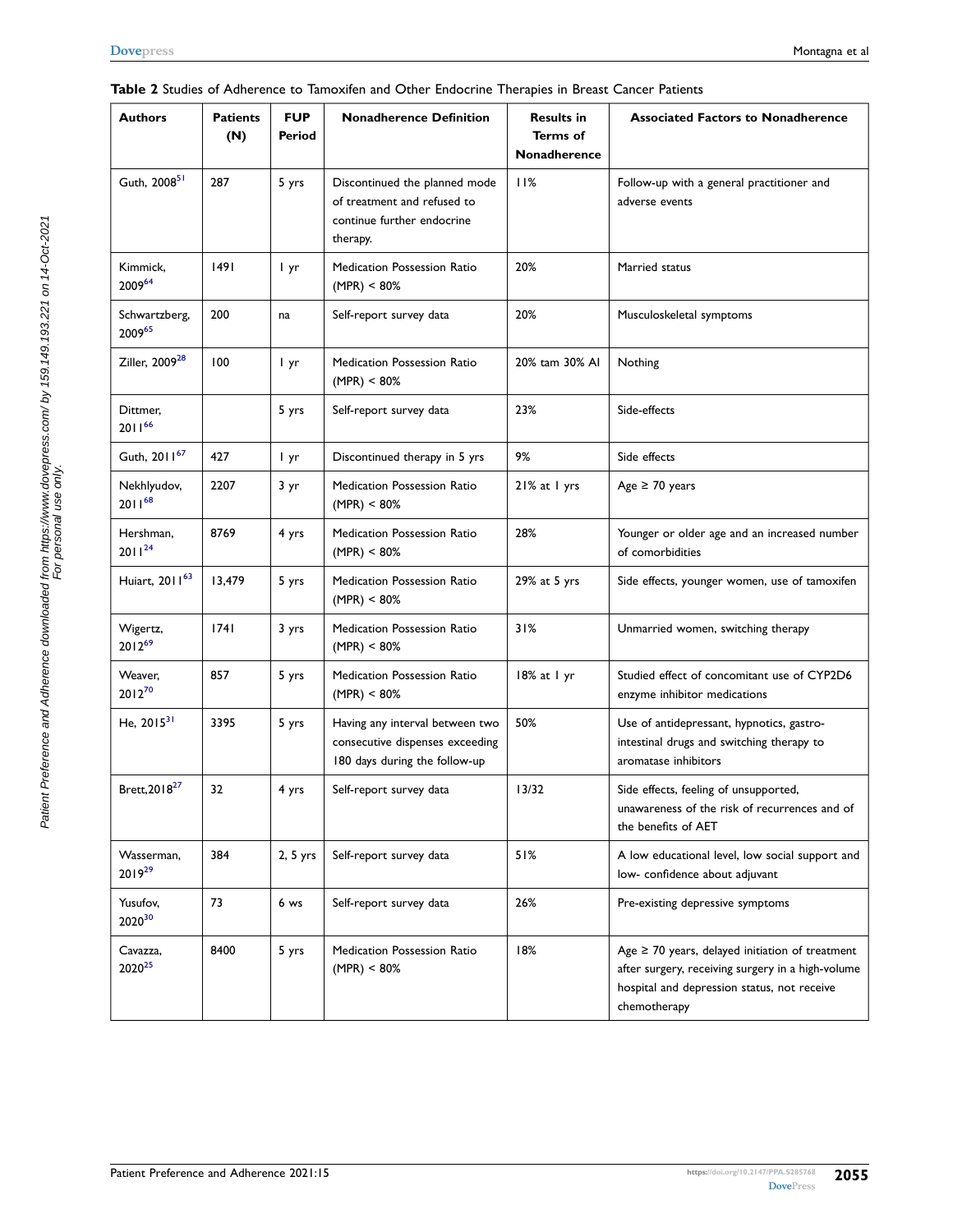<span id="page-5-1"></span>

| <b>Authors</b>                 | Year | Type of<br><b>Study</b> | <b>Patients</b><br>(N) | <b>Disease</b><br><b>Stage</b>               | <b>FUP Period</b>                                         | Nonadherence<br><b>Measure</b>                                                      | Nonadherence<br>Rate | <b>Psychological Processes</b><br><b>Associated to</b><br>Nonaadherence                                   |
|--------------------------------|------|-------------------------|------------------------|----------------------------------------------|-----------------------------------------------------------|-------------------------------------------------------------------------------------|----------------------|-----------------------------------------------------------------------------------------------------------|
| Cahir et al. <sup>33</sup>     | 2015 | Qualitative             | 31                     | $\mathsf{I}^\circ\text{-}\mathsf{III}^\circ$ | 3 Months                                                  | Interview                                                                           | 73%                  | Self-monitoring;<br>Environmental stressors;<br>Knowledge; Medication<br><b>Beliefs; Time Perspective</b> |
| Corter<br>et al. <sup>71</sup> | 2018 | Survey                  | 125                    | $\mathsf{I}^\circ$                           | 3 Months                                                  | Pill count                                                                          | 36%                  | <b>Health Beliefs</b>                                                                                     |
| Cluze et al. <sup>39</sup>     | 2012 | Prospective             | 218                    | <b>Not</b><br>available                      | 10, 16, and<br>28 months                                  | Two or more consecutive<br>months without<br>dispensed prescription of<br>tamoxifen | 42%                  | Fear of recurrence; Social<br>Support; Patient-Doctor<br>Communication; treatment<br>options              |
| Fink et al. <sup>38</sup>      | 2004 | Cohort                  | 516                    | $l^{\circ}$ -III $^{\circ}$                  | 3, 6, 15, and<br>27 months                                | Interview                                                                           | 21%                  | <b>Medication Beliefs</b>                                                                                 |
| Khan et al. <sup>40</sup>      | 2007 | Cohort                  | 881                    | $\mathsf{I}^\circ\text{-}\mathsf{III}^\circ$ | 4-yeras                                                   | Single item                                                                         | 21%%                 | involvement in decision-<br>making                                                                        |
| Liu et al. <sup>41</sup>       | 2013 | Prospective             | 303                    | $\mathsf{I}^\circ\text{-}\mathsf{III}^\circ$ | 6, 18, and 36<br>months                                   | Single item                                                                         | 36%                  | Patient-centered<br>communication; Self-efficacy                                                          |
| Moon et al. <sup>36</sup>      | 2019 | Longitudinal            | 345                    | $l^{\circ}$ -III $^{\circ}$                  | 3, 6 and 12<br>months                                     | <b>Medication Adherence</b><br><b>Rating Scale</b>                                  | 50%                  | Medication beliefs/Self-<br>Confidence in ability to take<br>tamoxifen                                    |
| Moon et al. $34$               | 2017 | Cross-<br>sectional     | 777                    | $\mathsf{I}^\circ\text{-}\mathsf{III}^\circ$ | I-2 years                                                 | <b>Medication Adherence</b><br>Report Scale                                         | 44%                  | <b>Medication Beliefs</b>                                                                                 |
| Pan et al. <sup>37</sup>       | 2018 | Cohort                  | 116                    | $\mathsf{I}^\circ\text{-}\mathsf{III}^\circ$ | At 24 months                                              | Single item                                                                         | 14.7%                | Medication Beliefs/Optimism                                                                               |
| Vaughn<br>et al. <sup>35</sup> | 2020 | Prospective             | 89                     | Not<br>available                             | Not available                                             | Pill count                                                                          | Not available        | Delay discounting effect                                                                                  |
| Wassermann<br>et al. $^{29}$   | 2019 | Cohort                  | 384                    | $\mathsf{I}^\circ\text{-}\mathsf{III}^\circ$ | At 30 months                                              | Three-item                                                                          | 51%                  | Social-support/Confidence in<br>Decision-Making                                                           |
| Wheeler<br>et al. $47$         | 2019 | Cohort                  | 1280                   | $\mathsf{I}^\circ\text{-}\mathsf{III}^\circ$ | 2-years post-<br>diagnosis-10<br>years post-<br>diagnosis | Two-item                                                                            | 18.9%                | Recurrence risk perception/                                                                               |
| Yusufov<br>$et$ al. $30$       | 2021 | Prospective             | 73                     | $\mathsf{l}^\circ\text{-}\mathsf{ll}^\circ$  | 3-6 weeks                                                 | Two-item                                                                            | 77.9%                | Anxiety/Depression/<br>Somatosensory Amplification                                                        |

<span id="page-5-0"></span>**Table 3** Studies on Psycho-Social Processes Underlying Non-Adherence to Tamoxifen

<span id="page-5-8"></span><span id="page-5-5"></span><span id="page-5-3"></span><span id="page-5-2"></span>included in the explanatory model<sup>33,[34](#page-9-15)</sup> [\(Table 3](#page-5-0)) Commonly, the individual factors refer to a set of psychological and relational processes, such as health beliefs (beliefs about medications, illness susceptibility), emotional wellbeing (anxiety, depression and fear of recurrence), self-efficacy, time perspective, social support, patient–doctor relationship and the patient's role in clinical decision-making throughout the disease pathway All mentioned factors seem to boost both intentional and unintentional non-adherence in ET and  $AET$ .<sup>[30,](#page-9-7)[35](#page-9-16)</sup>

#### Patients' Beliefs and Dispositional Characteristics

Many studies conveyed that modulators of adherence were connected to individual beliefs about medications (belief of medication effectiveness vs distrust toward the medication) and illness susceptibility. $36,37$  A qualitative study conducted by Cahir et al showed that a general mistrust of drugs increased the risk of non-adherence. As for endocrine treatments, Fink et al in a longitudinal study on 516 patients with ER-positive tumors reported that 17% of women stopped taking tamoxifen during the 2-year follow-up stage due to

<span id="page-5-9"></span><span id="page-5-7"></span><span id="page-5-6"></span><span id="page-5-4"></span>Patient Preference and Adherence downloaded from https://www.dovepress.com/ by 159.149.193.221 on 14-Oct-2021<br>For personal discussional view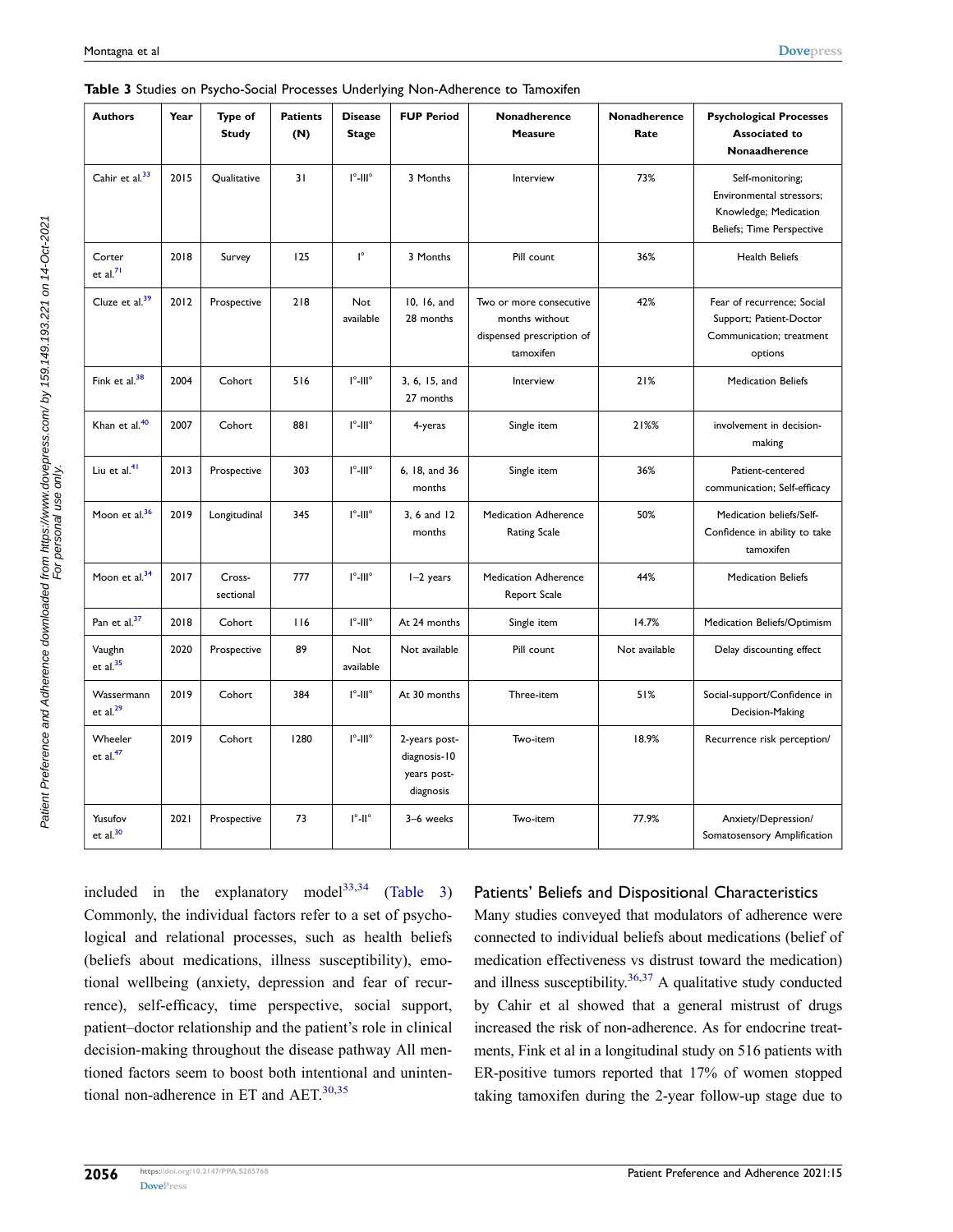the negative beliefs associated with risks and benefits of tamoxifen[.33](#page-9-14)[,38](#page-9-5) More specifically, women were more adherent to tamoxifen when the benefits of the treatment were perceived as outweighing the risks, compared to women who perceived the risks as similar or higher than the benefits As Cahir et al suggested, nonadherent women seem to attribute a higher value to quality of life than to an increased life expectancy. Authors argued that the expectation of treatment side effects reinforces the tendency to search for confirmatory symptoms. In addition, the prescription of further drug treatments to control side effects might have the paradoxical effect of diminishing motivation to start or continue with treatment. Furthermore, Pan et al conducted a cohort study on 116 women with hormone receptor-positive breast cancer or a ductal carcinoma in situ undergoing AET, measuring psychological predictors of adherence at 2-years.<sup>37</sup> The results identified a significant role of optimism and emotional wellbeing (anxiety and depression). In particular, compared to nonadherent women, adherent women reported lower anxiety and depression, higher drug effectiveness beliefs, lower expected side-effect severity and higher level of optimism. In addition, perceived self-efficacy in handling the expected side-effects was able to affect adherence behavior more than side effects per se. Analogous results were found by Moon et al observing that nonadherent women were more likely to perceive a lower self-confidence in managing the treatment[.36](#page-9-17)

#### Patients' Preferences and Relational Factors

Two other key variables that affect adherence rate to tamoxifen are connected with a lower involvement in the treatment decisions and patient–doctor relationship.<sup>[29](#page-9-11),39</sup> Indeed, as reported by Wassermann et al the role (active, passive or collaborative) of women in clinical decisions and their confidence with the decision regarding ET are moderators of adherence. More specifically, lack of shared decision-making between patients and their oncologist and a lower confidence toward the decided treatment were associated with a lower adherence. Accruing evidence suggested that women who feel that their needs and values are recognized, and that their preferences are integrated in the clinical decisions, are more prone to adhere to the prescribed treatment. Similar results were sustained by other studies that, in addition, showed that a poor patient–doctor relationship at the time of diagnosis, as well as a low quality of treatment-related information provided by the oncologist were significantly related to non-adherence $40$  Also, Liu et al highlighted that patientcentered communication was positively associated with tamoxifen persistence at three years post-diagnosis $41$ 

#### Patients' Emotional Predictors

Moreover, negative emotions connected to disease onset and/or which arise along the care pathway may have a strong incidence on non-adherence. For example, a qualitative study on women with stage I–III breast cancer treated with adjuvant hormonal therapy found that the fear of cancer recurrence was negatively related to nonadherence. Mainly, young breast cancer survivors with lower fear of recurrence are at increased risk of interrupting tamoxifen. In keeping with this, Cluze et al reported that at 16–28 months after the breast cancer diagnosis, the fear of recurrence was negatively associated with AET interruption. This effect was particularly evident in women with poor knowledge of the risk of breast cancer recurrence and the benefits associated with the AET.<sup>39</sup>

#### Patients' Time Perspective

Chair et al highlighted the importance of the time perspective, that is the tendency to orient thoughts, attitudes and actions toward the present (present orientation attitude) or toward the future (future orientation attitude). As Chair et al showed, nonadherent women had a present orientation, focusing attention on events and facts that are close in time, leading them to avoid side-effects and undesired lifestyle changes that treatments might require, and underweighting the long-term negative effect of non-adherence. By contrast, adherent women demonstrated a future-oriented time perspective, and were more focused on the avoidance of breast cancer recurrence, using a wide range of coping strategies to manage the current negative effects. Thus, adherence is supported by future positive outcomes, rather than immediate pleasure. Consistently with the time perspective, some studies (eg, Vaughn et al 2020) have also hypothesized that adherence might be associated with psychological processes, such as devaluation of delayed outcomes. Investigators conducted a study on breast cancer survivors who had been prescribed AET, and adherence was assessed by pill count and selfreport. Results revealed that nonadherent women have a high level of delay discounting: they tend to discount the value of the benefits related to the ET as a function of time.<sup>35</sup>

# **Discussion**

Non-adherence to tamoxifen therapy is a difficult topic to evaluate. The lack of a gold standard by which to identify non-adherence, and the absence of standard methods to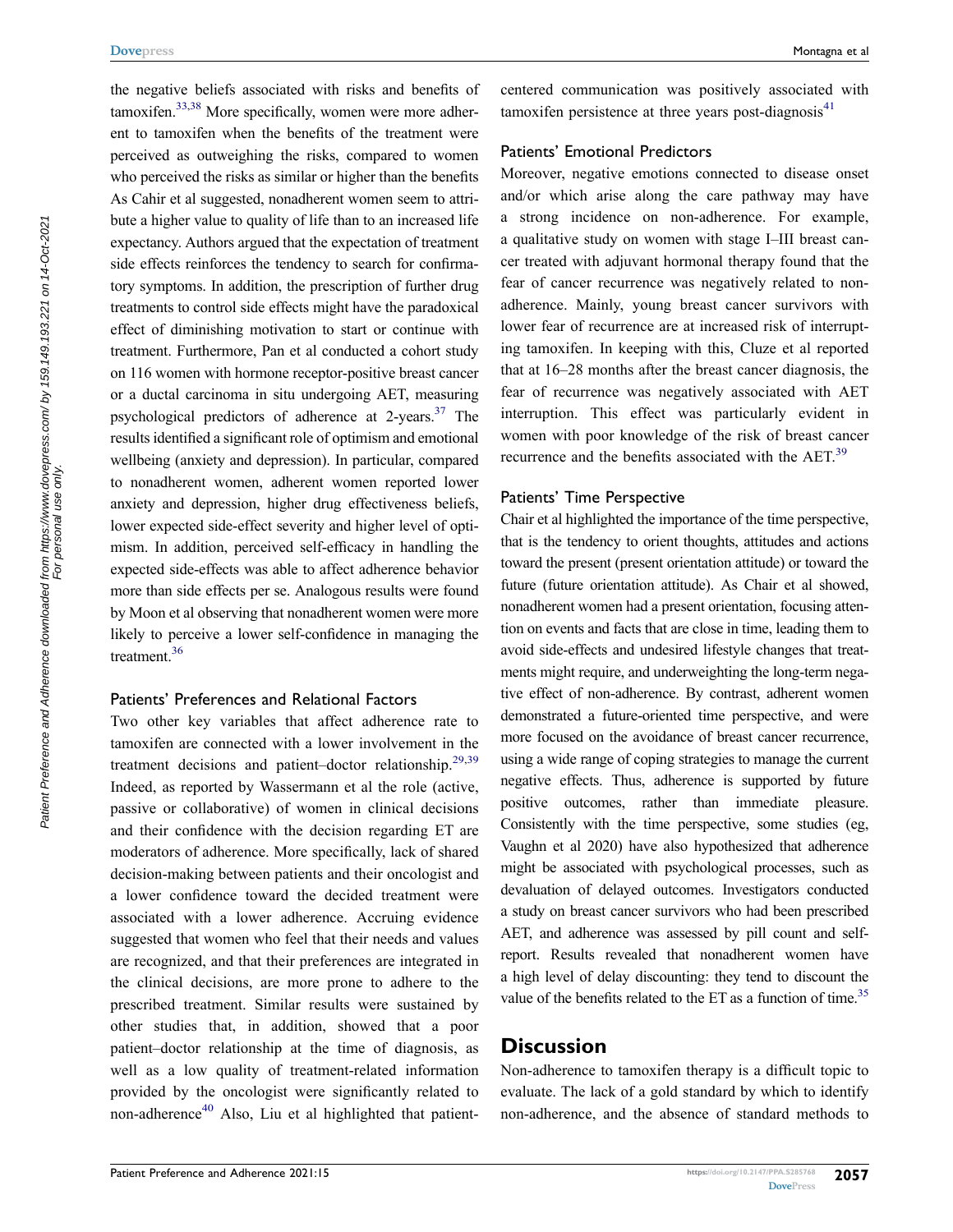a cross-sectional survey from the Carolina Breast Cancer

<span id="page-7-3"></span>Preliminary findings from the Breast Cancer Quality of Care (BQUAL) study measuring factors associated with initiation of hormonal therapy suggest that the way patients view hormonal treatment significantly impacts the likelihood of adherence[.48](#page-9-25) Those with negative beliefs were found to be far less willing to commence treatment. Conversely, those with more positive opinions, and those given the chance to communicate and ask questions about their treatment, had a higher probability of undertaking and continuing treatment.

In addition, an effective physician–patient relationship will allow patients to understand potential side effects and give them the ability to manage side effects more effectively. Indeed, one of the main reasons for discontinuation of therapy is due to the collateral effects. Menopausal symptoms are the most common side effects of AET and require a complex coordination of care. In premenopausal women, hormonal therapy can have an impact on fertility, and alter plans for childbearing. Physical changes may be noticed by patients as well as alterations in sexual function.

<span id="page-7-5"></span><span id="page-7-4"></span>In the ELENA study, focused on the preferences of patients regarding hormonal therapy, almost 40% of patients reported side effects of severe grade, such as joint pain, vaginal dryness, and loss of libido.<sup>[49](#page-9-26)</sup> In order to improve the management of side effects, patient interactive digital applications are an area of developing research. Interactive digital support could be implemented in order to monitor the compliance to therapy as well as the side effects.<sup>50</sup>

**Figure 1** Factors associated to non-adherence to Tamoxifen in breast cancer patients.

improve adherence make it particularly challenging to perform studies. Despite differences in methodology, various studies have identified the importance of dialogue between the oncologist and patients in order to emphasize the magnitude of the benefits of AET leading to an increased adherence to medication ([Figure 1](#page-7-0)).

Investigating the preferences of patients is important because the preferences could affect the adherence to treatments. Non-adherence to AET is common, with estimates of up to 50% of patients not successfully completing a 5-year course of treatment.  $42,43$  $42,43$ 

<span id="page-7-2"></span><span id="page-7-1"></span>Moreover, non-adherence to breast cancer treatment is significantly associated with lower survival rates and a higher risk of recurrence, as was recently reported in the CANTO trial, where patient self-reports underestimated rates of non-adherence and 55% of patients who were nonadherent by serum assessment might not overtly acknowledge non-adherence.<sup>[32,](#page-9-8)[44–46](#page-9-24)</sup> Furthermore, nonadherence by serum assessment measured as early as year 1 after treatment prescription emerged as marker of poorer outcomes regardless of other main prognostic factors, suggesting that risk of recurrence increases as soon as the patients start to be nonadherent. The implications of these results highlight that patients are less aware of the health risks related to their disease and misconceive the beneficial impact of adjuvant endocrine therapy on breast cancer outcomes.

Wheeler et al found that there is a correlation between a lack of shared decision-making and non-adherence in

<span id="page-7-0"></span>

Study.<sup>[47](#page-9-21)</sup>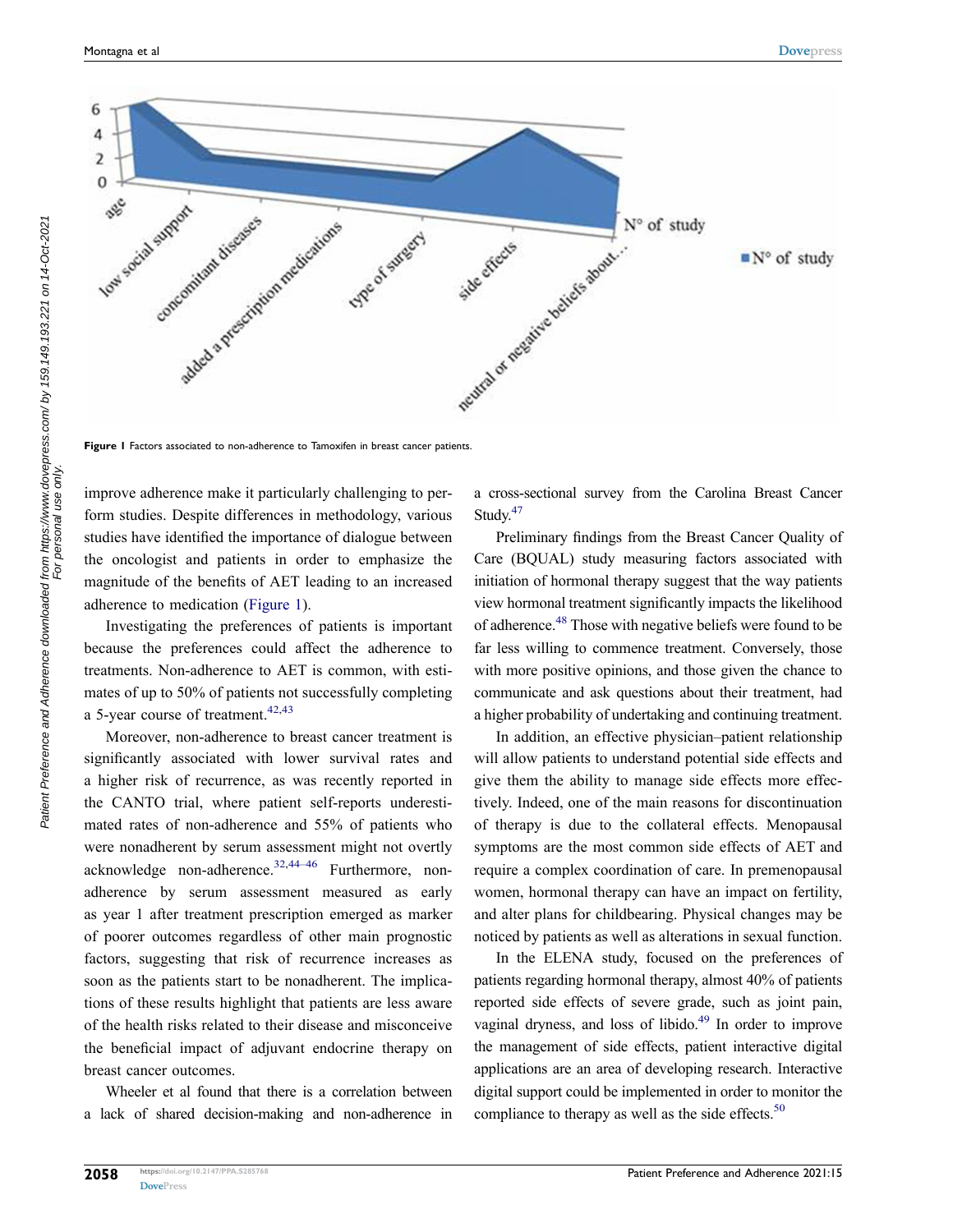Another factor that could affect adherence is the context where the discussion is conducted and if the patients are enrolled in a clinical trial. A discrepancy in the ranges of discontinuation rates was reported in clinical practice settings (31–73%) compared with clinical trials  $(8-28\%)$ .<sup>51–53</sup> In the setting of a clinical trial, patients are supervised more closely, with more frequent appointment dates, which may make it easier to monitor adherence to therapy. Outside the setting of a clinical trial, it is common for patients to receive suboptimal follow-up care. Evidence from the 2009 Behavioral Risk Factor Surveillance System (BRFSS) shows that only 20% of all cancer survivors continue to use an oncologist or cancer specialist as their primary pro-vider for cancer follow-up care.<sup>[54](#page-10-16)</sup> It may be of importance for a patient to continue seeing a physician in order to ensure they are receiving appropriate care.

<span id="page-8-10"></span>Since 2020, the rapid spread of COVID-19 infection made the interaction between oncology patients and physicians more challenging. During the COVID-19 pandemic, a statistically significant reduction in emotional functioning was observed in patients with breast cancer. Patients developed worse anxiety, depression, and distress, all of which were important factors for non-adherence to hormonal therapy. In this particularly difficult time, telemedicine was used in order to overcome this problem and ensure doctors were still in frequent contact with their patients.<sup>[55](#page-10-17)</sup>

<span id="page-8-11"></span>In line with this perspective, an integrated model combining the characteristics of patients, disease, patient approach, and health system would be highly recommended to provide new decision-making and intervention strategies. Such an approach may be useful in reducing patient and health system costs related to non-adherence.

In addition, empowering patients to take control over their care goes a long way to improving healthcare quality. For instance, a high level of medication adherence leads to lower disease-related medical costs. However, nonadherence rates when linked to poor clinical outcomes may increase hospital admissions and healthcare costs.

In conclusion, projects based on real-world data, that aim to identify factors for non-adherence to hormonal therapy should be warranted, in the hope that we can increase awareness and adherence to these medications for our patients.

# **Disclosure**

Drs Elisabetta Munzone reports advisory roles for Pierre Fabre, Genomic Health, and Eisai, and travel grants from Roche and Pfizer, outside the submitted work. The authors report no other potential conflicts of interest for this work.

# **References**

- <span id="page-8-0"></span>1. Lemstra M, Nwankwo C, Moraros BY. Primary nonadherence to chronic disease medications: a meta-analysis. *J Patient Prefer Adherence*. [2018;](#page-0-4)12:721–731. doi:[10.2147/PPA.S161151](https://doi.org/10.2147/PPA.S161151)
- <span id="page-8-1"></span>2. McHorney CA, Schousboe JT, Cline RR, Weiss TW. The impact of osteoporosis medication beliefs and side-effect experiences on non-adherence to oral bisphosphonates. *Curr Med Res Opin*. [2007](#page-0-5);23:3137–3152. doi:[10.1185/030079907X242890](https://doi.org/10.1185/030079907X242890)
- <span id="page-8-2"></span>3. Mohiuddin AK. Risks and reasons associated with medication non-adherence. *J Clin Pharm*. [2019](#page-0-6);1:50–53.
- <span id="page-8-3"></span>4. Kardas P, Aguilar-Palacio I, Almada M, et al. The need to develop standard measures of patient adherence for big data: viewpoint. *Med Internet Res*. [2020;](#page-0-7)22:1–11.
- <span id="page-8-4"></span>5. Early Breast Cancer Trialists' Collaborative Group. Effects of chemotherapy and hormonal therapy for early breast cancer on recurrence and 15-year survival: an overview of the randomised trials. *Lancet*. [2005;](#page-0-8)365:1687–1717. doi:[10.1016/S0140-6736\(05\)66544-0](https://doi.org/10.1016/S0140-6736(05)66544-0)
- <span id="page-8-5"></span>6. The Early Breast Cancer Trialists' Collaborative Group. Relevance of breast cancer hormone receptors and other factors to the efficacy of adjuvant tamoxifen: patient-level meta-analysis of randomised trials. *Lancet*. [2011;](#page-0-8)378:771–784. doi:[10.1016/S0140-6736\(11\)60993-8](https://doi.org/10.1016/S0140-6736(11)60993-8)
- <span id="page-8-6"></span>7. Burstein HJ, Curigliano G, Loibl S, et al. Estimating the benefits of therapy for early stage breast cancer the st gallen international consensus guidelines for the primary therapy of early breast cancer 2019. *Ann Oncol*. [2019](#page-0-9);30(10):1541–1557. doi:[10.1093/annonc/mdz235](https://doi.org/10.1093/annonc/mdz235)
- <span id="page-8-7"></span>8. Cardoso F, Kyriakides S, Ohno S, et al. Early breast cancer: ESMO clinical practice guidelines for diagnosis, treatment and follow-up. *Ann Oncol*. [2019](#page-1-0);30(8):1194–1220. doi:[10.1093/annonc/mdz173](https://doi.org/10.1093/annonc/mdz173)
- 9. Ruhstaller T, Giobbie-Hurder A, Colleoni M, et al. Adjuvant letrozole and tamoxifen alone or sequentially for postmenopausal women with hormone receptor-positive breast cancer: long-term follow-up of the BIG 1–98 trial. *J Clin Oncol*. 2019;37(2):105–114. doi:[10.1200/](https://doi.org/10.1200/JCO.18.00440) [JCO.18.00440](https://doi.org/10.1200/JCO.18.00440)
- 10. Pagani O, Regan MM, Walley BA, et al. Adjuvant exemestane with ovarian suppression in premenopausal breast cancer. *N Engl J Med*. 2014;371:107–108. doi:[10.1056/NEJMoa1404037](https://doi.org/10.1056/NEJMoa1404037)
- 11. Metzger Filho O, Giobbie-Hurder A, Mallon E, et al. Relative effectiveness of letrozole compared with tamoxifen for patients with lobular carcinoma in the BIG 1–98 trial. *J Clin Oncol*. 2015;33 (25):2772–2779. doi:[10.1200/JCO.2015.60.8133](https://doi.org/10.1200/JCO.2015.60.8133)
- <span id="page-8-8"></span>12. Davies C, Pan H, Godwin J, et al. Long-term effects of continuing adjuvant tamoxifen to 10 years versus stopping at 5 years after diagnosis of oestrogen receptor-positive breast cancer: ATLAS, a randomised trial. *Lancet*. [2013;](#page-1-1)381:805–816. doi:[10.1016/S0140-](https://doi.org/10.1016/S0140-6736(12)61963-1) [6736\(12\)61963-1](https://doi.org/10.1016/S0140-6736(12)61963-1)
- 13. Goss PE, Ingle JN, Martino S, et al. Randomized trial of letrozole following tamoxifen as extended adjuvant therapy in receptor-positive breast cancer: updated findings from NCIC CTG MA.17. *J Natl Cancer Inst*. 2005;97:1262–1271. doi:[10.1093/jnci/](https://doi.org/10.1093/jnci/dji250) [dji250](https://doi.org/10.1093/jnci/dji250)
- 14. Goss PE, Ingle JN, Pritchard KI, et al. Extending aromatase-inhibitor adjuvant therapy to 10 years. *N Engl J Med*. 2016;375:209–219. doi:[10.1056/NEJMoa1604700](https://doi.org/10.1056/NEJMoa1604700)
- 15. Colleoni M, Luo W, Karlsson P, et al. Extended adjuvant intermittent letrozole versus continuous letrozole in postmenopausal women with breast cancer (SOLE): a multicentre, open-label, randomised, Phase 3 trial. *Lancet Oncol*. 2018;19:127–138. doi:[10.1016/S1470-2045\(17\)](https://doi.org/10.1016/S1470-2045(17)30715-5) [30715-5](https://doi.org/10.1016/S1470-2045(17)30715-5)
- <span id="page-8-9"></span>16. Chlebowski RT, Geller ML. Adherence to endocrine therapy for breast cancer. *Oncol*. [2006](#page-1-2);71:1–9. doi:[10.1159/000100444](https://doi.org/10.1159/000100444)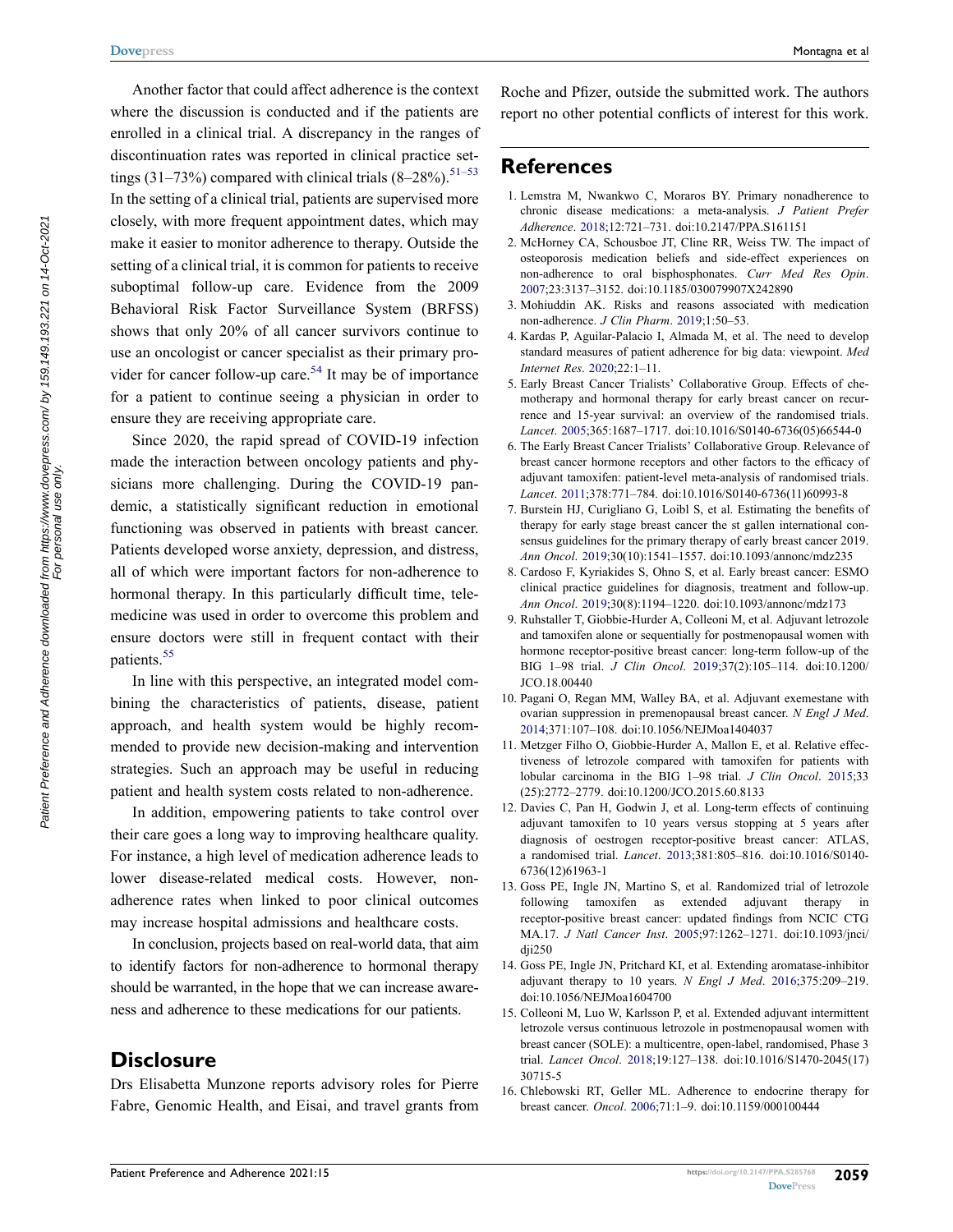- 17. Hadji P. Improving compliance and persistence to adjuvant tamoxifen and aromatase inhibitor therapy. *Critic Rev Oncol Hematol*. 2010;73:156–166. doi:[10.1016/j.critrevonc.2009.02.001](https://doi.org/10.1016/j.critrevonc.2009.02.001)
- 18. Dogrell SA. Adherence to oral endocrine treatments in women with breast cancer: can it be improved? *Breast Cancer Res Treat*. 2011;129:299–308. doi:[10.1007/s10549-011-1578-z](https://doi.org/10.1007/s10549-011-1578-z)
- 19. Gotay C, Dunn J. Adherence to long-term adjuvant hormonal therapy for breast cancer. *Expert Rev Pharmacoeco Outcomes Res*. 2011;11 (6):709–715. doi:[10.1586/erp.11.80](https://doi.org/10.1586/erp.11.80)
- 20. Verma S, Madarnas Y, Sehdev S, Martin G, Bajcar J. Patient adherence to aromatase inhibitor treatment in the adjuvant setting. *Curr Oncol*. 2011;18(Supplement 1):S3–S9. doi:[10.3747/co.v18i0.899](https://doi.org/10.3747/co.v18i0.899)
- 21. Banning M. Adherence to adjuvant therapy in post-menopausal breast cancer patients: a review. *Eur J Cancer Care*. 2012;21:10–19. doi:[10.1111/j.1365-2354.2011.01295.x](https://doi.org/10.1111/j.1365-2354.2011.01295.x)
- <span id="page-9-0"></span>22. Partridge AH, Wang PS, Winer EP, Avorn J. Nonadherence to adjuvant tamoxifen therapy in women with primary breast cancer. *J Clin Oncol*. [2003;](#page-1-3)21(4):602–606. doi:[10.1200/JCO.2003.07.071](https://doi.org/10.1200/JCO.2003.07.071)
- <span id="page-9-1"></span>23. van Herk-sukel MPP, van Del Poll-franse LV, Voogd AC, Nieuwenhuijzen GAP, Coebergh JWW, Herings RMC. Half of breast cancer patients discontinue tamoxifen and any endocrine treatment before the end of the recommended treatment period of 5 years: a population-based analysis. *Breast Cancer Res Treat*. [2010;](#page-1-4)122:843–851. doi:[10.1007/s10549-009-0724-3](https://doi.org/10.1007/s10549-009-0724-3)
- <span id="page-9-2"></span>24. Hershman DL, Kushi LH, Shao T, et al. Early discontinuation and nonadherence to adjuvant hormonal therapy in a cohort of 8769 early-stage breast cancer patients. *J Clin Oncol*. [2010](#page-1-5);28 (27):4120–4128. doi:[10.1200/JCO.2009.25.9655](https://doi.org/10.1200/JCO.2009.25.9655)
- <span id="page-9-3"></span>25. Cavazza M, Banks H, Ercolanoni M, et al. Factors influencing adherence to adjuvant endocrine therapy in breast cancer-treated women: using real-world data to inform a switch from acute to chronic disease management. *Breast Cancer Res Treat*. [2020;](#page-1-6)183:189–199. doi:[10.1007/s10549-020-05748-6](https://doi.org/10.1007/s10549-020-05748-6)
- <span id="page-9-4"></span>26. Lash TL, Fox MP, Westrup JL, et al. Adherence to tamoxifen over the five-year course. *Breast Cancer Res Treat*. [2006;](#page-2-1)99(2):215–220. doi:[10.1007/s10549-006-9193-0](https://doi.org/10.1007/s10549-006-9193-0)
- <span id="page-9-9"></span>27. Brett J, Boulton M, Fenlon D, et al. Adjuvant endocrine therapy after breast cancer: a qualitative study of factors associated with adherence. *Patient Prefer Adherence*. [2018](#page-3-0);12:291–300. doi:[10.2147/PPA.S145784](https://doi.org/10.2147/PPA.S145784)
- <span id="page-9-10"></span>28. Ziller V, Kalder M, Albert US, et al. Adherence to adjuvant endocrine therapy in postmenopausal women with breast cancer. *Ann Oncol*. [2009;](#page-3-1)20:431–436. doi:[10.1093/annonc/mdn646](https://doi.org/10.1093/annonc/mdn646)
- <span id="page-9-11"></span>29. Wassermann J, Gelber SI, Rosenberg SM, et al. Nonadherent behaviors among young women on adjuvant endocrine therapy for breast cancer. *Cancer*. [2019;](#page-3-2)125:3266–3274.
- <span id="page-9-7"></span>30. Yusufov M, Nathan M, Wiley A, et al. Predictors of increased risk for early treatment non-adherence to oral anti-estrogen therapies in early-stage breast cancer patients. *Breast Cancer Res Treat*. [2021;](#page-2-2)185:53–62.
- <span id="page-9-12"></span>31. He W, Fang F, Varnum C, Eriksson M, Hall P. Predictors of discontinuation of adjuvant hormone therapy in patients with breast cancer. *J Clin Oncol*. [2015;](#page-3-3)33(20):2262–2269. doi:[10.1200/JCO.2014.59.3673](https://doi.org/10.1200/JCO.2014.59.3673)
- <span id="page-9-8"></span>32. Pistilli B, Paci A, Ferreira AR, et al. Serum detection of nonadherence to adjuvant tamoxifen and breast cancer recurrence risk. *J Clin Oncol*. [2020;](#page-2-3)24:2762–2772. doi:[10.1200/JCO.19.01758](https://doi.org/10.1200/JCO.19.01758)
- <span id="page-9-14"></span>33. Cahir C, Dombrowski SU, Kelly CM, Kennedy MJ, Bennett K, Sharp L. Women's experiences of hormonal therapy for breast cancer: exploring influences on medication-taking behaviour. *Support Care Cancer*. [2015;](#page-5-1)23(11):3115–3130. doi:[10.1007/s00520-015-2685-x](https://doi.org/10.1007/s00520-015-2685-x)
- <span id="page-9-15"></span>34. Moon Z, Moss-Morris R, Hunter MS, Hughes LD. More than just side-effects: the role of clinical and psychosocial factors in nonadherence to tamoxifen. *British J Health Psychol*. [2017](#page-5-2);22 (4):998–1018. doi:[10.1111/bjhp.12274](https://doi.org/10.1111/bjhp.12274)
- <span id="page-9-16"></span>35. Vaughn J, Ammerman C, Stein J. Delay discounting as a predictor of adjuvant endo-crine therapy adherence among breast cancer survivors. *J Clin Oncol*. [2020;](#page-5-3)38(15):e24172–e24172.
- <span id="page-9-17"></span>36. Moon Z, Moss-Morris R, Hunter MS, Norton S, Hughes LD. Nonadher-ence to ta-moxifen in breast cancer survivors: a 12 month longitudinal analysis. *Health Psychol*. [2019;](#page-5-4)38(10):888–899. doi:[10.1037/hea0000785](https://doi.org/10.1037/hea0000785)
- <span id="page-9-18"></span>37. Pan Y, Heisig SR, von Blanckenburg P, et al. Facilitating adherence to endocrine therapy in breast cancer: stability and predic-tive power of treatment expectations in a 2-year prospective study. *Breast Cancer Res Treat*. [2018](#page-5-5);168(3):667–677. doi:[10.1016/j.pec.2004.](https://doi.org/10.1016/j.pec.2004.10.005) [10.005](https://doi.org/10.1016/j.pec.2004.10.005)
- <span id="page-9-5"></span>38. Fink AK, Gurwitz J, Rakowski W, Guadagnoli E, Silliman RA. Patient beliefs and Tamoxi-fen discontinuance in older women with estrogen receptor—positive breast cancer. *J Clin Oncol*. [2004](#page-2-4);22 (16):3309–3315.
- <span id="page-9-19"></span>39. Cluze C, Rey D, Huiart L, et al. Adjuvant endocrine therapy with tamoxifen in young women with breast cancer: de-terminants of interruptions vary over time. *Ann Oncol*. [2012;](#page-5-6)23(4):882–890. doi:[10.1093/annonc/mdr330](https://doi.org/10.1093/annonc/mdr330)
- <span id="page-9-6"></span>40. Kahn KL, Schneider EC, Malin JL, Adams JL. Patient centered experiences in breast cancer: predicting long-term adherence to tamoxifen use. *Med Care*. [2007](#page-2-5);45(5):431–439.
- <span id="page-9-20"></span>41. Liu Y, Malin JL, Diamant AL, Thind A, Maly RC. Adherence to adjuvant hormone therapy in low-income women with breast cancer: the role of provider-patient communication. *Breast Cancer Res Tr*. [2012](#page-5-7);137:829–836. doi:[10.1007/s10549-012-2387-8](https://doi.org/10.1007/s10549-012-2387-8)
- <span id="page-9-22"></span>42. Chlebowski RT, Kim J, Haque R. Adherence to endocrine therapy in breast cancer adjuvant and prevention settings. *Cancer Prev Res*. [2014](#page-7-1);7(4):378–387. doi:[10.1158/1940-6207.CAPR-13-0389](https://doi.org/10.1158/1940-6207.CAPR-13-0389)
- <span id="page-9-23"></span>43. Murphy CC, Bartholomew LK, Carpentier MY, Bluethmann SM, Vernon SW. Adherence to adjuvant hormonal therapy among breast cancer survivors in clinical practice: a systematic review. *Breast Cancer Res Treat*. [2012](#page-7-1);134(2):459–478. doi:[10.1007/s10549-012-](https://doi.org/10.1007/s10549-012-2114-5) [2114-5](https://doi.org/10.1007/s10549-012-2114-5)
- <span id="page-9-24"></span>44. McCowan C, Shearer J, Donnan PT, et al. Cohort study examining tamoxifen adherence and its relationship to mortality in women with breast cancer. *Br J Cancer*. [2008;](#page-7-2)99(11):1763–1768. doi:[10.1038/sj.](https://doi.org/10.1038/sj.bjc.6604758) [bjc.6604758](https://doi.org/10.1038/sj.bjc.6604758)
- 45. Makubate B, Donnan PT, Dewar JA, Thompson AM, McCowan C. Cohort study of adherence to adjuvant endocrine therapy, breast cancer recurrence and mortality. *Br J Cancer*. 2013;108 (7):1515–1524. doi:[10.1038/bjc.2013.116](https://doi.org/10.1038/bjc.2013.116)
- 46. Hershman DL, Shao T, Kushi LH, et al. Early discontinuation and non-adherence to adjuvant hormonal therapy are associated with increased mortality in women with breast cancer. *Breast Cancer Res Treat*. 2011;126(2):529–537. doi:[10.1007/s10549-010-1132-4](https://doi.org/10.1007/s10549-010-1132-4)
- <span id="page-9-21"></span>47. Wheeler SB, Spencer J, Pinheiro LC, et al. Endocrine therapy non-adherence and discontinuation in black and white women. *J Natl Cancer Inst*. [2019;](#page-5-8)111(5):498–508. doi:[10.1093/jnci/djy136](https://doi.org/10.1093/jnci/djy136)
- <span id="page-9-25"></span>48. Neugut AI, Hillyer GC, Kushi LH, et al. Non-initiation of adjuvant hormonal therapy in women with hormone receptor-positive breast cancer: the breast cancer quality of care study (BQUAL). *Breast Cancer Res Treat*. [2012;](#page-7-3)134(1):419–428. doi:[10.1007/s10549-012-2066-9](https://doi.org/10.1007/s10549-012-2066-9)
- <span id="page-9-26"></span>49. Montagna E, Pagan E, Bagnardi V, et al. Evaluation of endocrine therapy and patients preferences in early breast cancer: results of Elena study. *Breast Cancer Res Treat*. [2020;](#page-7-4)184:783–795. doi:[10.1007/s10549-020-05900-2](https://doi.org/10.1007/s10549-020-05900-2)
- <span id="page-9-27"></span>50. Bergqvist J, Lundström S, Wengström Y, et al. Patient interactive digital support for women with adjuvant endocrine therapy in order to increase compliance and quality of life. *Support Care Cancer*. [2021](#page-7-5);29(1):491–497. doi:[10.1007/s00520-020-05476-z](https://doi.org/10.1007/s00520-020-05476-z)
- <span id="page-9-13"></span>51. Guth U, Huang DJ, Schotzau A, et al. Target and reality of adjuvant endocrine therapy in postmenopausal patients with invasive breast cancer. *Br J Cancer*. [2008](#page-4-1);99:428–433. doi:[10.1038/sj.bjc.6604525](https://doi.org/10.1038/sj.bjc.6604525)
- 52. Presant CA, Bosserman L, Young T, et al. Aromatase inhibitor-associated arthralgia and/or bone pain: frequency and characterization in non-clinical trial patients. *Clin Breast Cancer*. 2007;7 (10):775–778. doi:[10.3816/CBC.2007.n.038](https://doi.org/10.3816/CBC.2007.n.038)